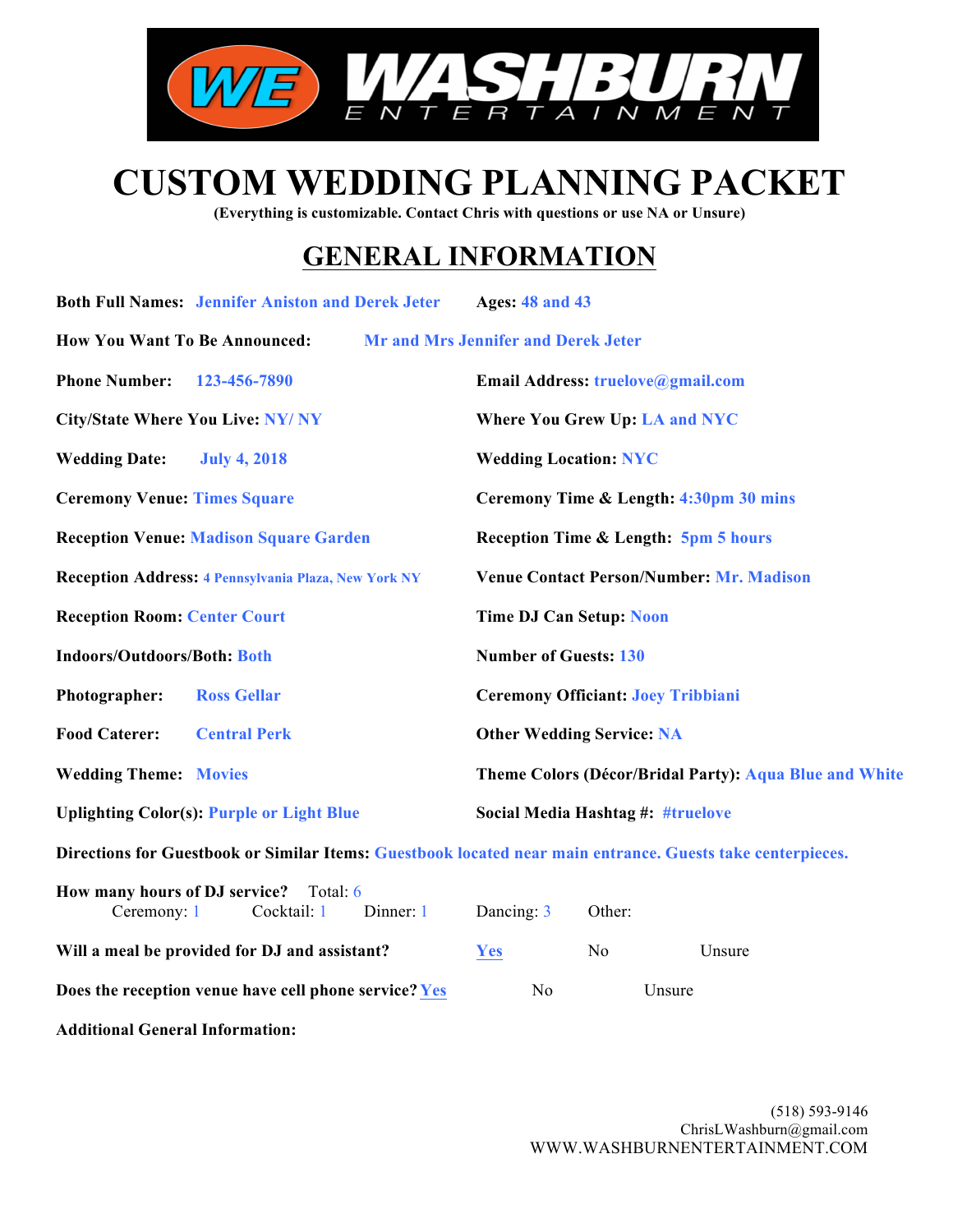

## **BRIDAL PARTY INTRODUCTIONS**

(Listed in order of typical reception introductions but use blank line to designate changes) (Please include: how you want to be announced, phonetic spellings, titles, what bride's last name will be) (Note separately if pairing is different than listed. Ex: flower girl w/ mother, uneven numbers, extra person etc.)

\_\_1\_\_ **Flower Girl & Ring Bearer: Bella Swan and Harry Potter** \_\_2\_\_ **Bridesmaid & Groomsman: Phoebe Buffat (Boo-fay) and Bill Clinton**  \_\_3\_\_ **Bridesmaid & Groomsman: Jessica Alba and Michael Jordan** \_\_4\_\_ **Bridesmaid & Groomsman: Britney Spears and Tiger Woods** \_\_5\_\_ **Bridesmaid & Groomsman: Betty Crocker and Dave Thomas** \_\_\_\_ **Bridesmaid & Groomsman:** \_\_ **Bridesmaid & Groomsman:** \_\_6\_\_ **Maid/Matron of Honor & Best Man: Courtney Cox and Tom Brady** \_\_7\_\_ **Parent(s) of the Groom: Mr and Mrs Jack and Diane Jeter** Parent(s) of the Groom (2): \_\_8\_\_ **Parent(s) of the Bride: Mr and Mrs Sonny and Cher Aniston** Parent(s) of the Bride (2): LAST **BRIDE & GROOM: Mr and Mrs Jennifer and Derek Jeter**

 **Other:**

**Additional Bridal Party Information:**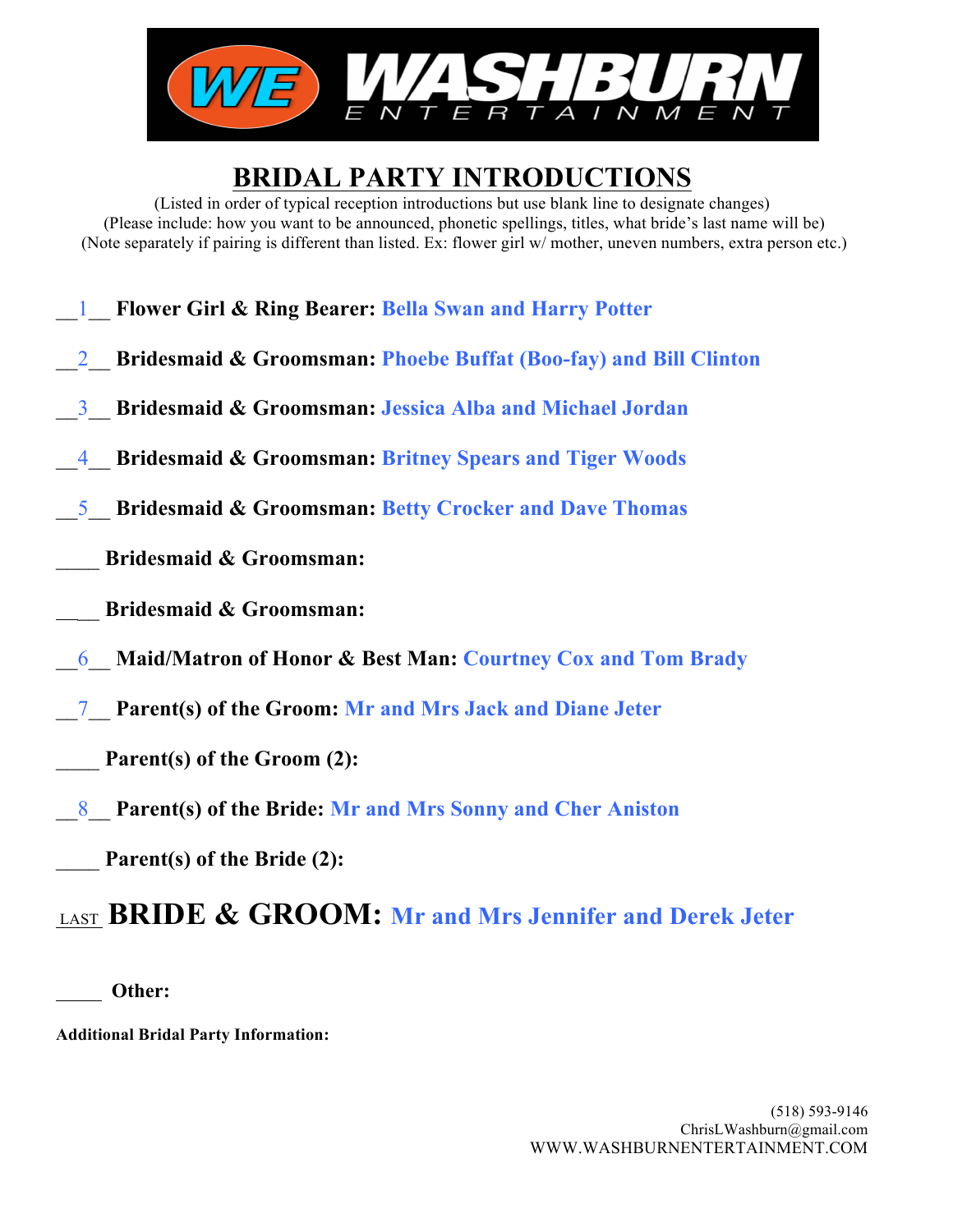

### **TIMELINE & EVENTS**

(Listed in order of what I find flows smoothly and works best. Use blank line to designate changes. Customizable) **(For Time Use: BD**-Before Dinner, **DD**-During Dinner, **RAD**-Right After Dinner, **AD**-After Dinner)

| <b>Ceremony Start:</b>      | $4:30 \text{ pm}$ |                                                                  |
|-----------------------------|-------------------|------------------------------------------------------------------|
| <b>Cocktail Hour:</b>       | $5 \text{ pm}$    | Will you be present for cocktail hour? No. Getting pictures done |
| <b>Bridal Party Intros:</b> | 6 pm              |                                                                  |
| <b>Dinner Served:</b>       | $6:15$ pm         | Plated or Buffet? Buffet                                         |
| <b>Dance Music:</b>         | $7:30$ pm         |                                                                  |
| <b>Music End Time:</b>      |                   | 9:45 pm (must be out by 10pm)                                    |

| <b>Bridal Party Intros:</b>                   | Yes or No |                          | Time: BD 6:00 Bridal Party Song: Party Rock Anthem<br>B&G Song: Yeah! |
|-----------------------------------------------|-----------|--------------------------|-----------------------------------------------------------------------|
| <b>First Dance:</b><br>$\mathbf{2}$           | Yes or No |                          | Time: BD 6:05 Song: All of Me                                         |
| Toast(s):<br>3                                | Yes or No |                          | Time: BD 6:10 By: Best man, Maid of Honor                             |
| <b>NA</b> Blessing:                           | Yes or No | Time:                    | By:                                                                   |
| <b>Bride &amp; Father Dance:</b><br>4         | Yes or No |                          | Time: RAD 7:15 Song: Butterfly Kisses                                 |
| Groom & Mother Dance: Yes or No<br>5.         |           |                          | Time: RAD 7:18 Song: Unforgettable                                    |
| Cake Cutting:<br>6                            | Yes or No |                          | Time: AD 7:45 Song: How Sweet It Is To be in Love by You              |
| 7 Wedding Shoe Game:                          | Yes or No | Time: $AD$ 7:50 Song: NA |                                                                       |
| <b>NA</b> Bouquet Toss:                       | Yes or No | Time:                    | Song:                                                                 |
| Garter Removal & Toss: Yes or No<br><b>NA</b> |           | Time:                    | Song:                                                                 |
| <b>NA</b> Dollar Dance:                       | Yes or No | Time:                    | Song $(s)$ :                                                          |
| <b>Generation Dance:</b><br>8                 | Yes or No | Time: AD?                | Song(s): Wonderful Tonight                                            |
| <b>Last Dance:</b>                            | Yes or No | Time: 9:30               | Song: New York New York<br>*Everyone or Just B&G?                     |

#### **Additional Timeline Informati**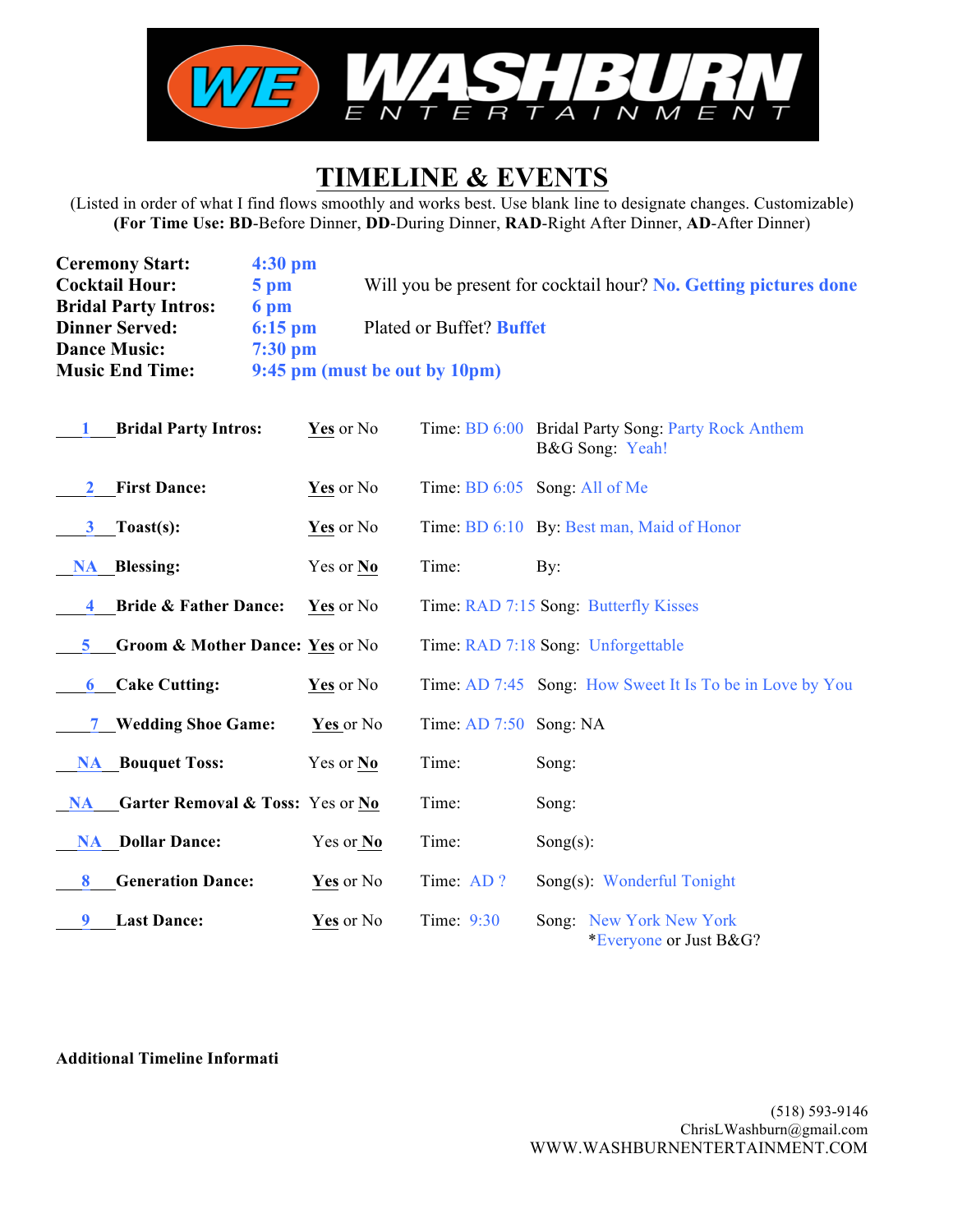

## **MUSIC INFORMATION**

**In a couple sentences, describe the general atmosphere and music you would like? A good mix of older songs for the parents/grandparents and fun modern Music that the younger crowd will dance to all night!**

**Can the DJ Take Requests?** (Doesn't guarantee play) **Yes** No

**Music Must Be:** Clean Radio Edits No Censorship

**Please rate your preference for the following music:**

| <b>GENRE</b>             | A LOT | <b>SOME</b> | <b>A LITTLE</b> | <b>NONE</b> |
|--------------------------|-------|-------------|-----------------|-------------|
| Top 40 Dance & Pop       | X     |             |                 |             |
| Hip Hop & Rap            | X     |             |                 |             |
| Country                  |       | X           |                 |             |
| <b>Classic Rock</b>      |       | X           |                 |             |
| <b>R&amp;B/Slow Jams</b> |       |             | X               |             |
| Latin/Spanish/Reggaeton  |       |             | X               |             |
| 50's & 60's              |       |             | X               |             |
| 70's & 80's              |       | X           |                 |             |
| 90's & 2000's            | X     |             |                 |             |
| Other                    |       |             |                 |             |
| Other                    |       |             |                 |             |

**Parents Wedding Songs: Can't Help Falling In Love With You and Unchained Melody**

**Other Family Wedding Songs: Grandma and Grandpa: Stand By Me**

**Bride and Groom's Music Likes (not necessarily requests, but to give me an idea of preferences):**

**Bride's Favorite Bands, Groups, Singers, or Songs: Britney Spears, Beyonce, Backstreet Boys, Drake**

**Groom's Favorite Bands, Groups, Singers, or Songs: AC/DC, Mumford and Sons, DMX, Calvin Harris**

(518) 593-9146 ChrisLWashburn@gmail.com WWW.WASHBURNENTERTAINMENT.COM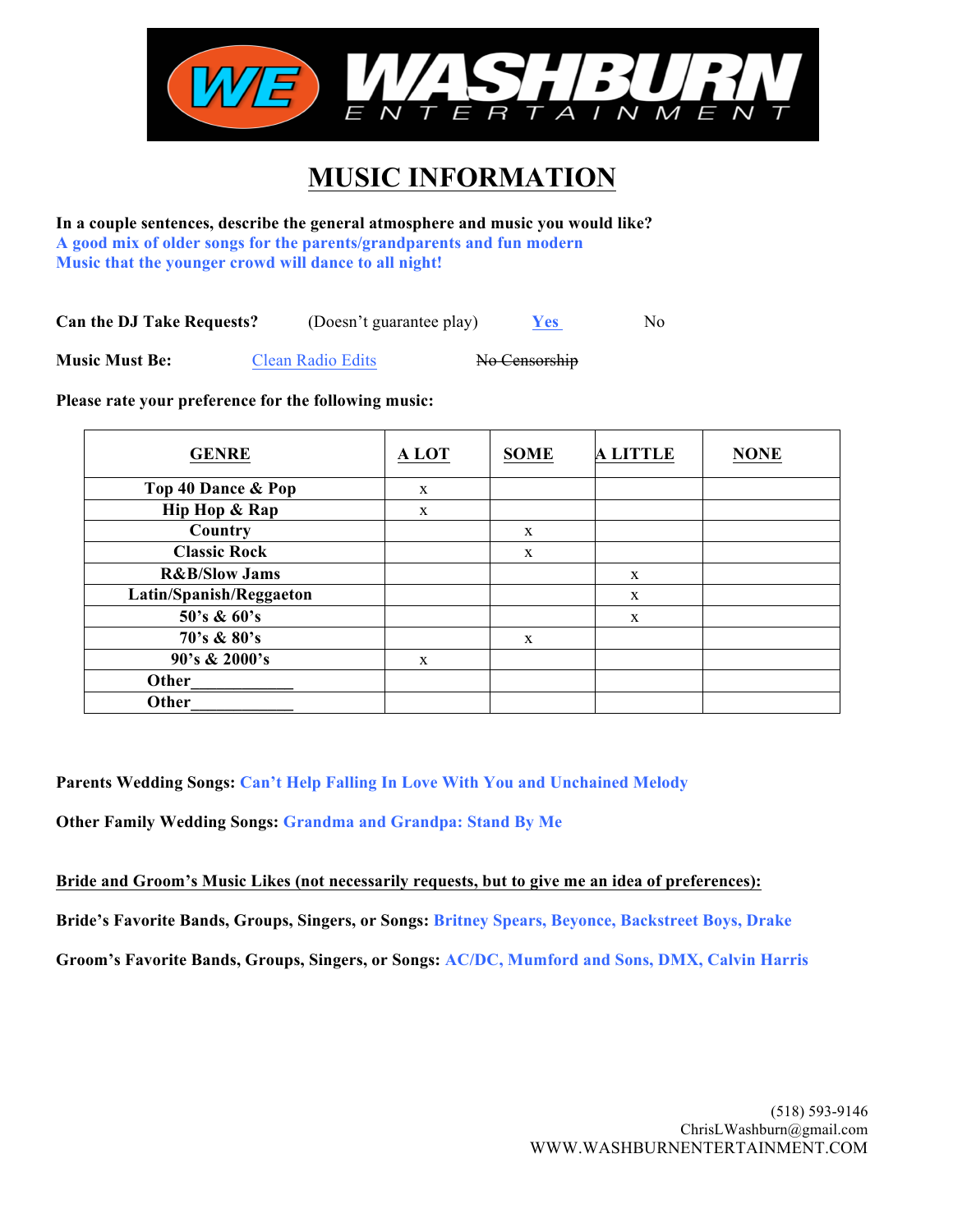

## **MUSIC INFORMATION**

#### **Cocktail Hour Music Requests:**

*\*Typical Examples: Billy Joel, Hall & Oates, Sinatra, Michael Buble, Ed Sheeran, Sam Smith, John Legend* **--- Sounds good to us**

#### **Dinner Music Requests:**

*\*Typical Examples: Light Jazz, Vitamin String Quartet, Disney Instrumentals* **-Jazz and Disney Instrumentals**

#### **Dance Music Requests: (Please List Up To 10)**

-Be mindful. Some songs may be personal favorites, but may not be received well by guests.

**Any Pitbull Uptown Funk Shake It Off Thriller Cupid Shuffle Baby Got Back YMCA Baby One More Time Wobble Livin on a Prayer**

#### **Special Song Requests:**

-Significant songs for family or friends. (In honor of deceased, childhood songs, etc) **Brown Eyed Girl for Uncle Mark. Empire State of Mind for the other Yankees in attendance**

#### **Don't Play List:**

-If it's a popular song everyone knows and will dance to, you sure you don't want it played?

**Chicken Dance Justin Bieber**

> (518) 593-9146 ChrisLWashburn@gmail.com WWW.WASHBURNENTERTAINMENT.COM